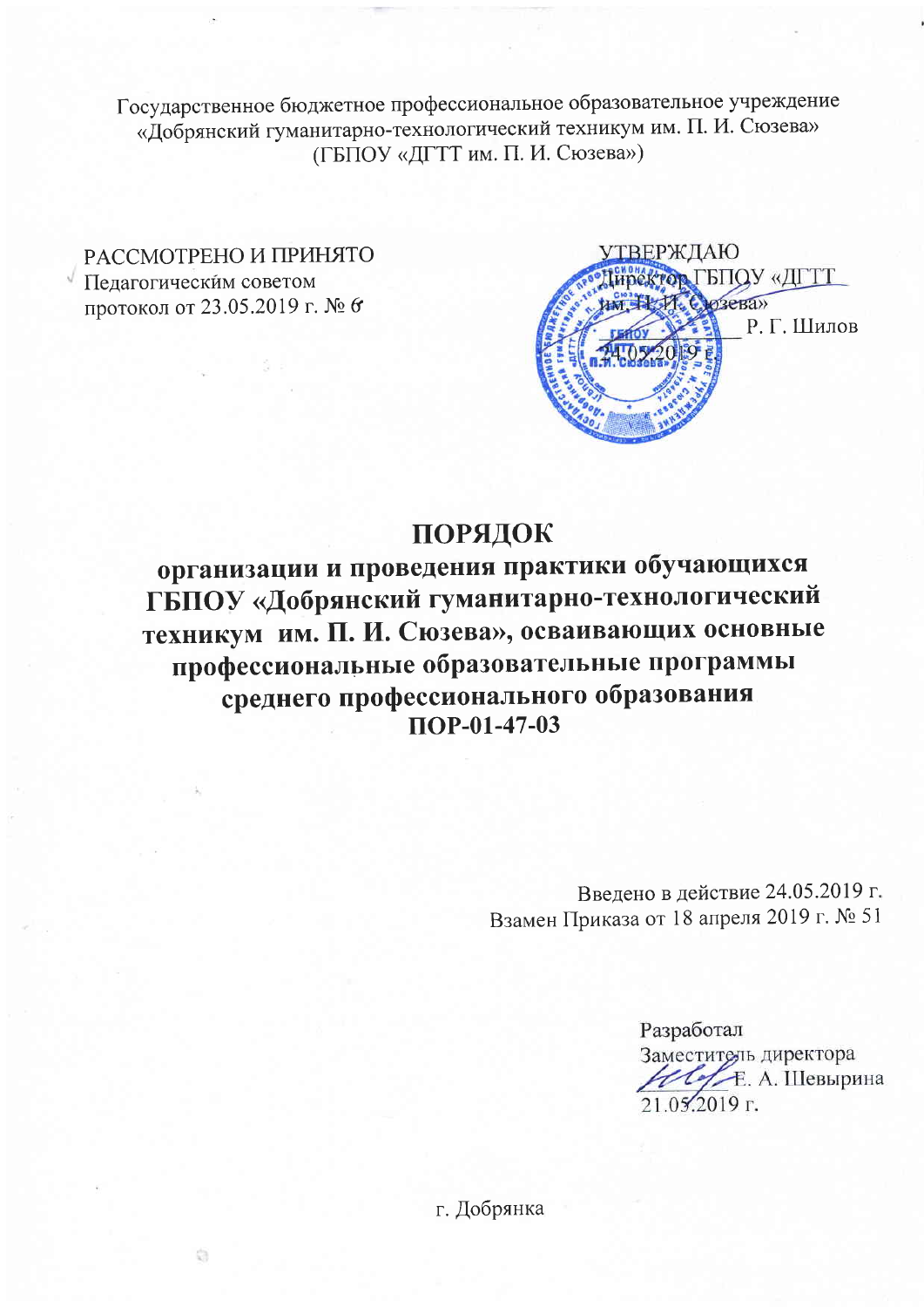Порядок организации и проведения практики обучающихся ГБПОУ «Добрянский гуманитарнотехнологический техникум им. П. И. Сюзева», осваивающих основные профессиональные образовательные программы среднего профессионального образования

1. Порядок организации и проведения практики обучающихся, осваивающих профессиональные образовательные среднего программы основные профессионального образования (далее - Порядок), определяет порядок организации и проведения практики обучающихся (студентов, курсантов), осваивающих основные профессиональные образовательные программы среднего профессионального образования в ГБПОУ «Добрянский гуманитарнотехнологический техникум им. П. И. Сюзева».

2. Видами практики обучающихся, осваивающих ОПОП СПО, являются: учебная практика и производственная практика (далее - практика).

3. Программы практики (Приложение 1), содержание и планируемые результаты разрабатываются заведующим структурным подразделением совместно с председателями П(Ц)К, преподавателями дисциплин профессионального цикла, мастерами производственного обучения под руководством заместителя директора, согласовываются с работодателями, рассматриваются на заседании методического совета техникума. Программы практики являются составной частью ОПОП СПО, обеспечивающей реализацию ФГОС СПО.

4. Содержание всех этапов практики определяется требованиями к умениям и практическому опыту по каждому из профессиональных модулей ОПОП СПО (далее - профессиональный модуль) в соответствии с ФГОС СПО, программами практики.

5. Учебная практика по специальности направлена на формирование у обучающихся умений, приобретение первоначального практического опыта и реализуется в рамках профессиональных модулей ОПОП СПО по основным видам профессиональной деятельности для последующего освоения ими общих и профессиональных компетенций по избранной специальности.

6. При реализации ОПОП СПО по специальности производственная практика включает в себя следующие этапы: практика по профилю специальности и преддипломная практика.

Если производственная практика по нескольким модулям идет друг за другом (концентрированно), то по завершении практики по каждому из модулей студенты защищают отчет по практике в последний день практики и сдают экзамен (квалификационный) на следующий день после сдачи отчета.

завершении всех производственных практик и сдачи  $\Pi$ <sub>o</sub> экзамена (квалификационного) студент допускается к преддипломной практике.

7. При реализации ОПОП СПО по профессии учебная практика  $\mathcal{U}$ производственная практика проводятся техникумом при освоении обучающимися компетенций в рамках профессиональных модулей профессиональных  $\overline{M}$ реализовываются рассредоточено, чередуясь с теоретическими занятиями в рамках профессиональных модулей или концентрированно.

8. На заочной форме обучения обучающиеся, имеющие стаж работы по профилю специальности (родственной ей) или работающие на должностях,

 $\overline{2}$ 

ä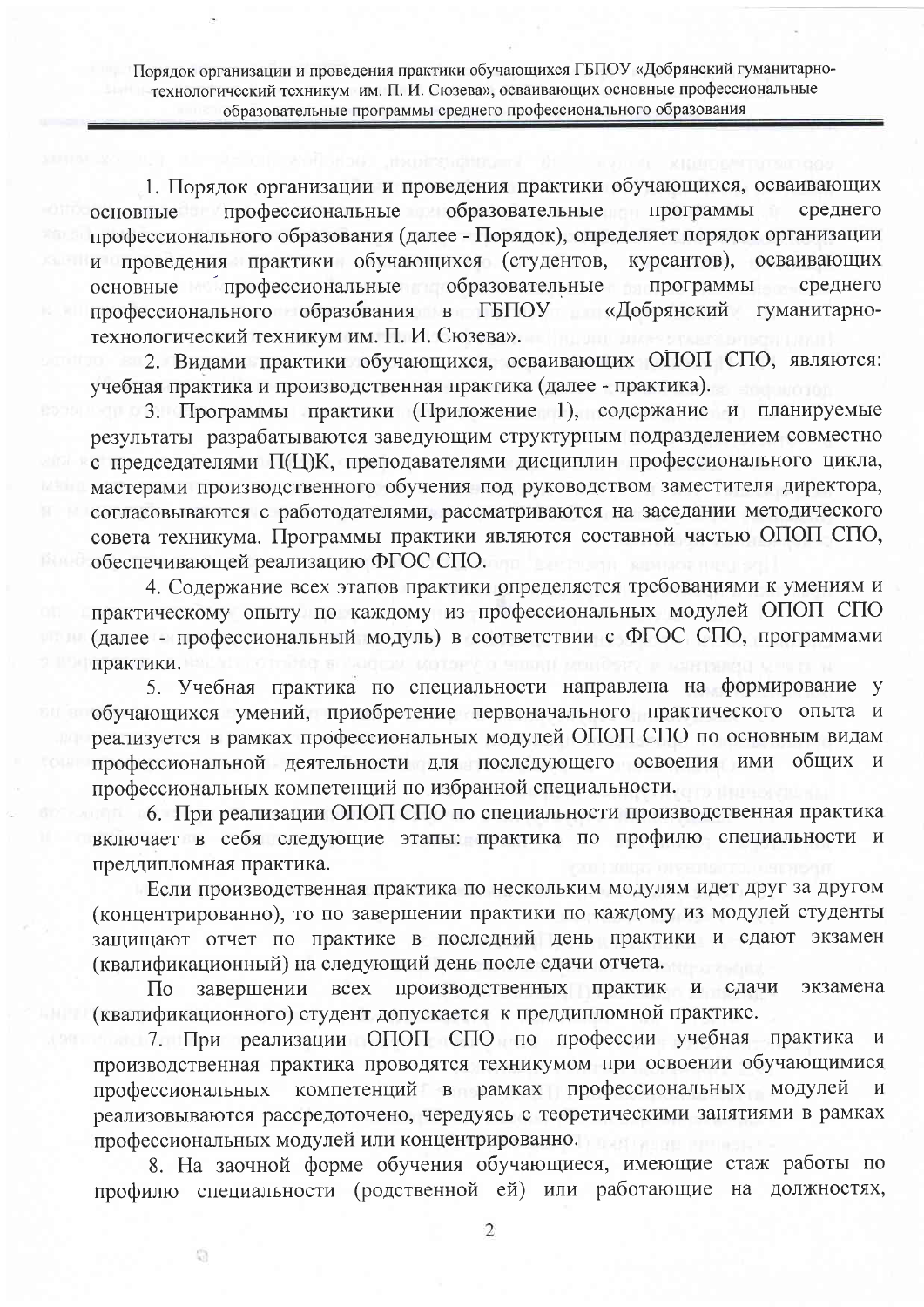Порядок организации и проведения практики обучающихся ГБПОУ «Добрянский гуманитарнотехнологический техникум им. П. И. Сюзева», осваивающих основные профессиональные образовательные программы среднего профессионального образования

соответствующих получаемой квалификации, освобождаются от прохождения практик, кроме преддипломной (квалификационной).

9. Учебная практика обучающихся проводится в учебных, учебнопроизводственных мастерских, лабораториях, учебных полигонах, учебных базах либо в организациях в специально оборудованных практики техникума помещениях на основе договоров между организацией и техникумом.

10. Учебная практика проводится мастерами производственного обучения и (или) преподавателями дисциплин профессионального цикла техникума.

11. Производственная практика проводится в организациях на основе договоров, заключаемых между техникумом и организациями. (Приложение 2)

12. Сроки проведения практики устанавливаются в графике учебного процесса в соответствии с ОПОП СПО.

13. Учебная практика и практика по профилю специальности проводятся как непрерывно, так и путем чередования с теоретическими занятиями по дням (неделям) при условии обеспечения связи между теоретическим обучением и содержанием практики.

Преддипломная практика проводится непрерывно после освоения учебной практики и практики по профилю специальности.

14. На заседании рабочей группы по разработке учебного плана по специальности (профессии) совместно с работодателями распределяются все виды и этапы практики в учебном плане с учетом запросов работодателей и договоров с организациями.

15. Заведующий структурным подразделением готовит проекты договоров на организацию и проведение практики, их согласовывает с заместителем директора.

16. Организацию и руководство практикой в техникуме осуществляют заведующий структурным подразделением.

17. Заведующий структурным подразделением готовит проекты приказов директора техникума о направлении обучающихся на учебную И производственную практику.

18. По результатам практик предоставляются следующие документы:

19.1. Учебная практика:

ō

- аттестационный лист (Приложение 3);

- характеристика на обучающегося (Приложение 4);

- дневник практики (Приложение 5);

по практике, утверждаемый руководителем организации отчет (предоставляется в том случае, если учебная практика проводится на производстве).

19.2. Производственная практика:

- аттестационный лист (Приложение 3);

- характеристика на обучающегося (Приложение 4);

- дневник практики (Приложение 5);